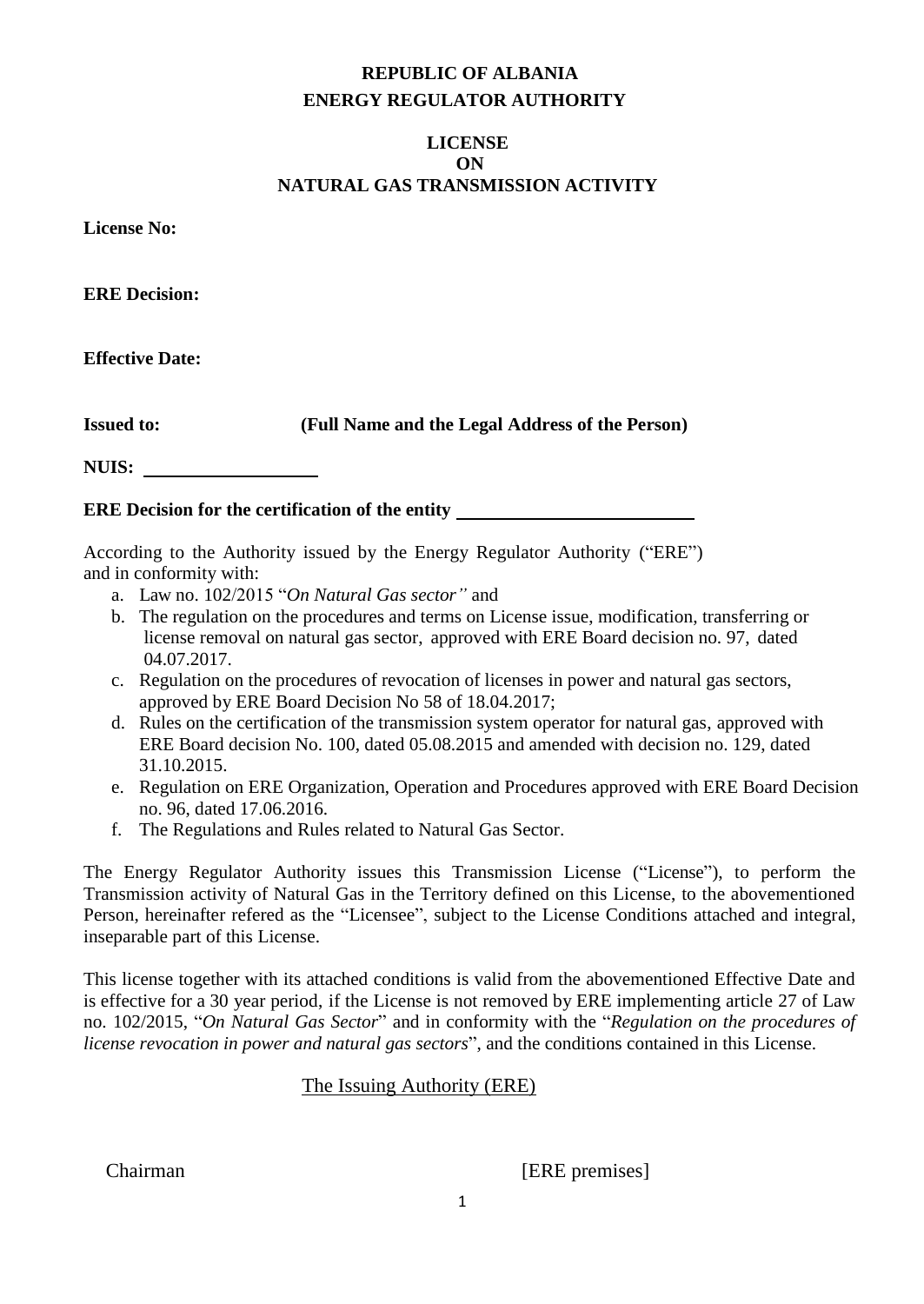Accepted from the Licensed Person together with the License Conditions;

Licensee

Legal Representative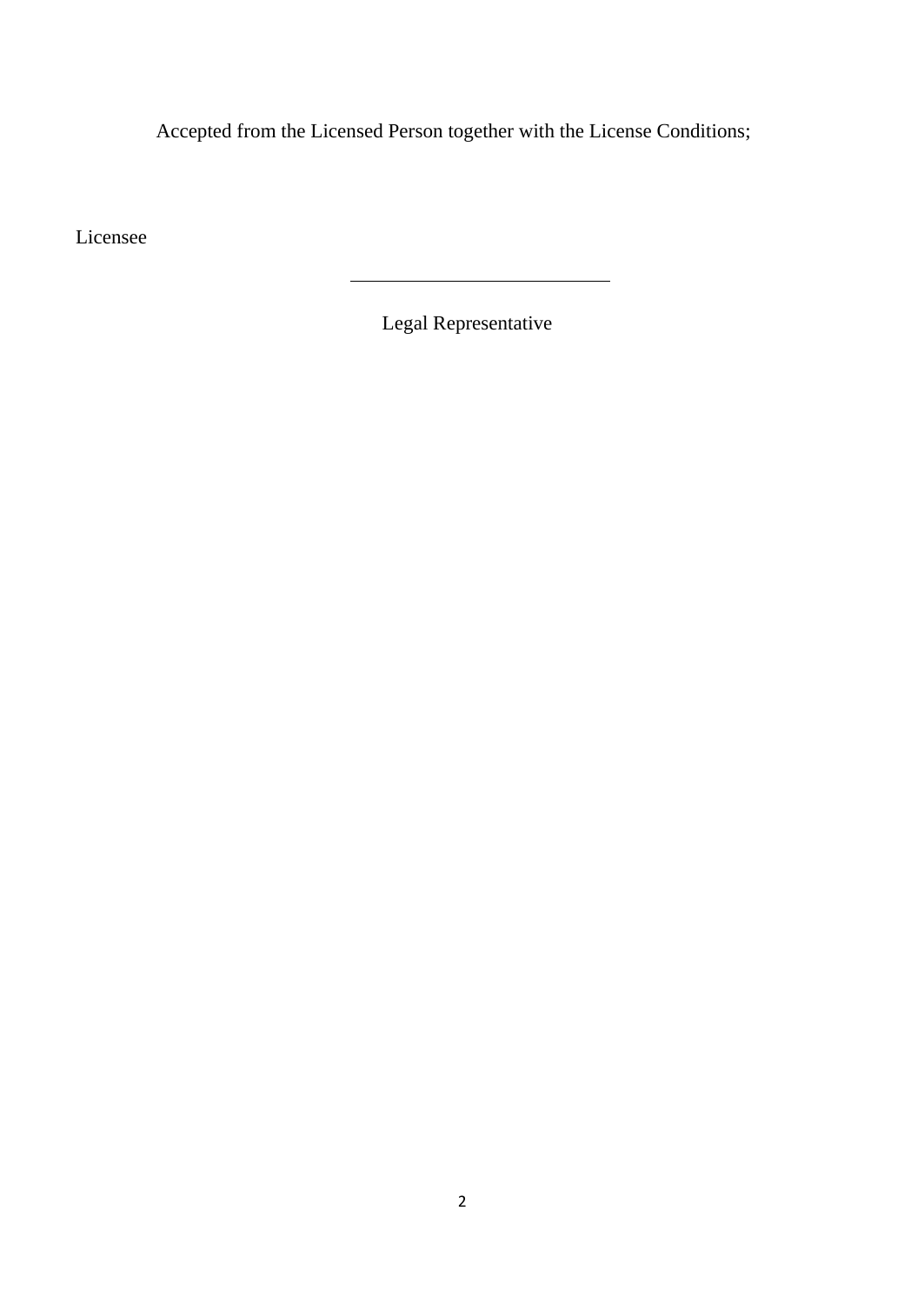## **REPUBLIC OF ALBANIA**

## **ENERGY REGULATOR AUTHORITY**

## **LICENSE CONDITIONS FOR THE NATURAL GAS TRANSMISSION ACTIVITY**

**ERE Decision No:**

**License No:**

**ERE Decision:**

**Effective Date:**

**License issued to: (Full Name and Address of the Legal Person)**

**NUIS:**

**ERE Decision for the certification of the entity**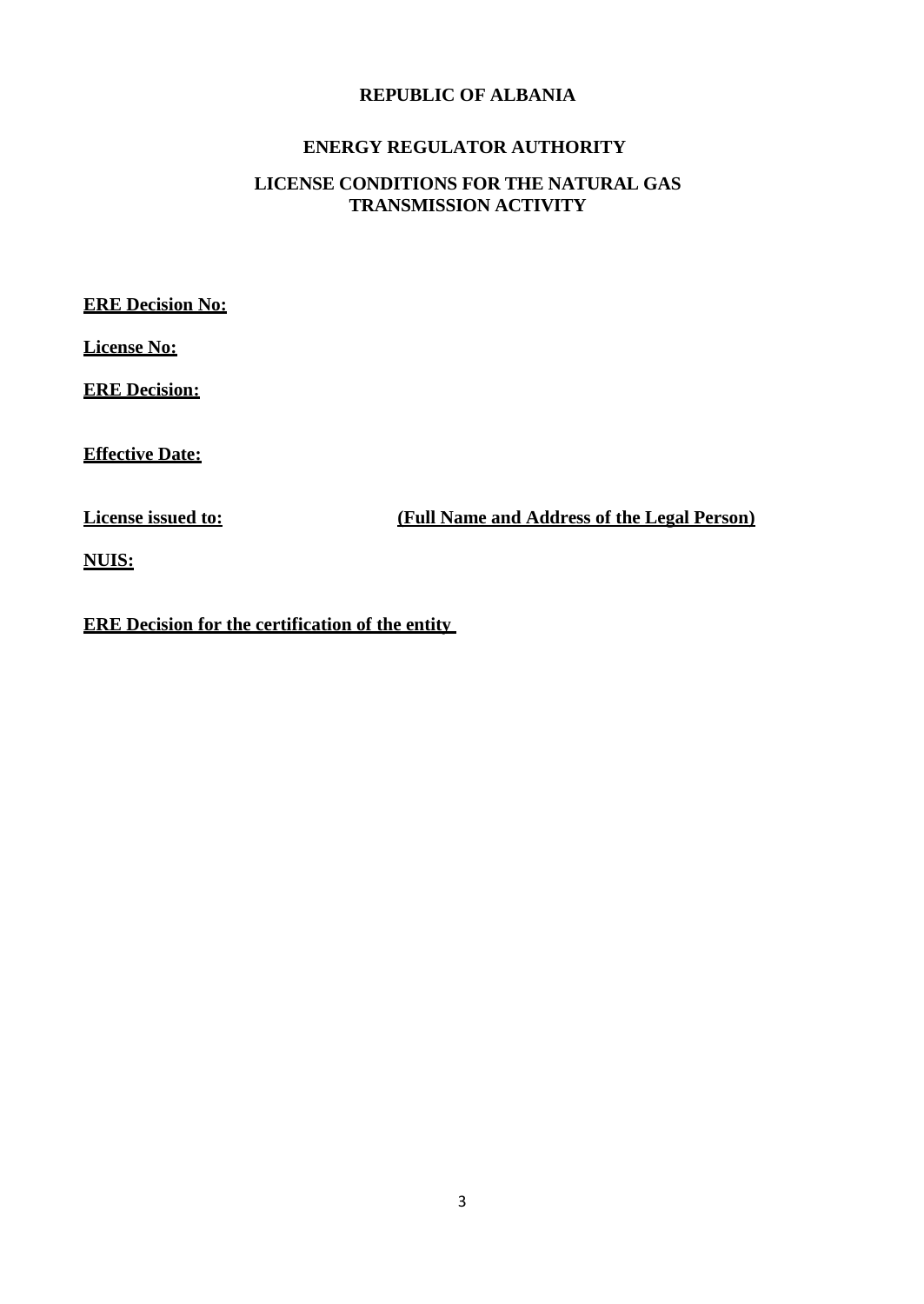## **FIRST PART**

## **Article 1**

### **General Provisions**

- a. In conformity with Law No. 102/2015 "On Natural Gas Sector", ERE is the only Authority in the Republic of Albania, that has the right to issue and declare the effectiveness of this License.
- b. If based on an ERE written decision any of the conditions of this License becomes void, is cancelled or ceases to be effective, the questioned condition/conditions shall be removed from the License Conditions while the remaining Conditions shall continue to be fully effective.
- c. It is not permitted the transfer of the License rights or the asset transfer to any other person, without the written prior approval of ERE. When approving a transfer, ERE may modify the License Period or any other Condition of the License indicating the reason.
- d. The licensee shall respect the effective laws, Government Decisions, the Regultion and Rules, as well as the decisions approved by ERE.
- e. ERE has the exclusive right to modify this License in case of any change of the conditions and circumstances in conformity with the amendments in the law, Government Decisions, the Regulations and Rules, as well as the decisions approved by ERE.
- f. ERE shall give the natural gas transmission license only to a legal entity, for a defined territory. The exception is made only for the cases when in a defined territory it is necessary to spread and perform the activity and infrastructure of natural gas transmission with a strategic and national importance, defined by the Council of Ministers.
- g. Issuing the license shall be on efficiency and economic balance criteria for the system operator and ensuring that the activity of the licensee shall be in conformity with the rights and responsibilities defined on Law No.102/2015 "*On Natural Gas Sector*".

### **The terms and definitions used on:**

Law no. 102/2015, "*On Natural Gas Sector*"; "*the Regulation on the procedures and terms on license issue, modification, transferring or license removal on natural gas sector"; "The regulation on the procedures of license revocation in power and natural gas sector*"; "*The regulation on ERE Organization, Operation and Procedures"; "The Regulations and Rules regarding Natural Gas sector",* are included in this License for any purpose;

Other words and phrases, used in this License and the License Conditions, which are not included on the abovementioned laws and regulations, shall have the meanings as follows:

**"Licensed Activity"** shall mean the activities directly connected and necessary for the operation and usage of the Transmission System in the License Territory to transport Natural Gas and activities connected with the compression, measuring, receiving, deposit, delivering, dispatch and control activities for the functioning/operation of the Transmission System, inter-operability with other natural gas systems, the equipments and other resources necessary to ensure the stability, reliability, safety and efficient functioning/operation of the Natural Gas System.

**"Licensee"** means a person that holds a License issued by ERE to perform natural gas transmission activities, in conformity with the provisions of Law no.102/2015 "On Natural Gas Sector".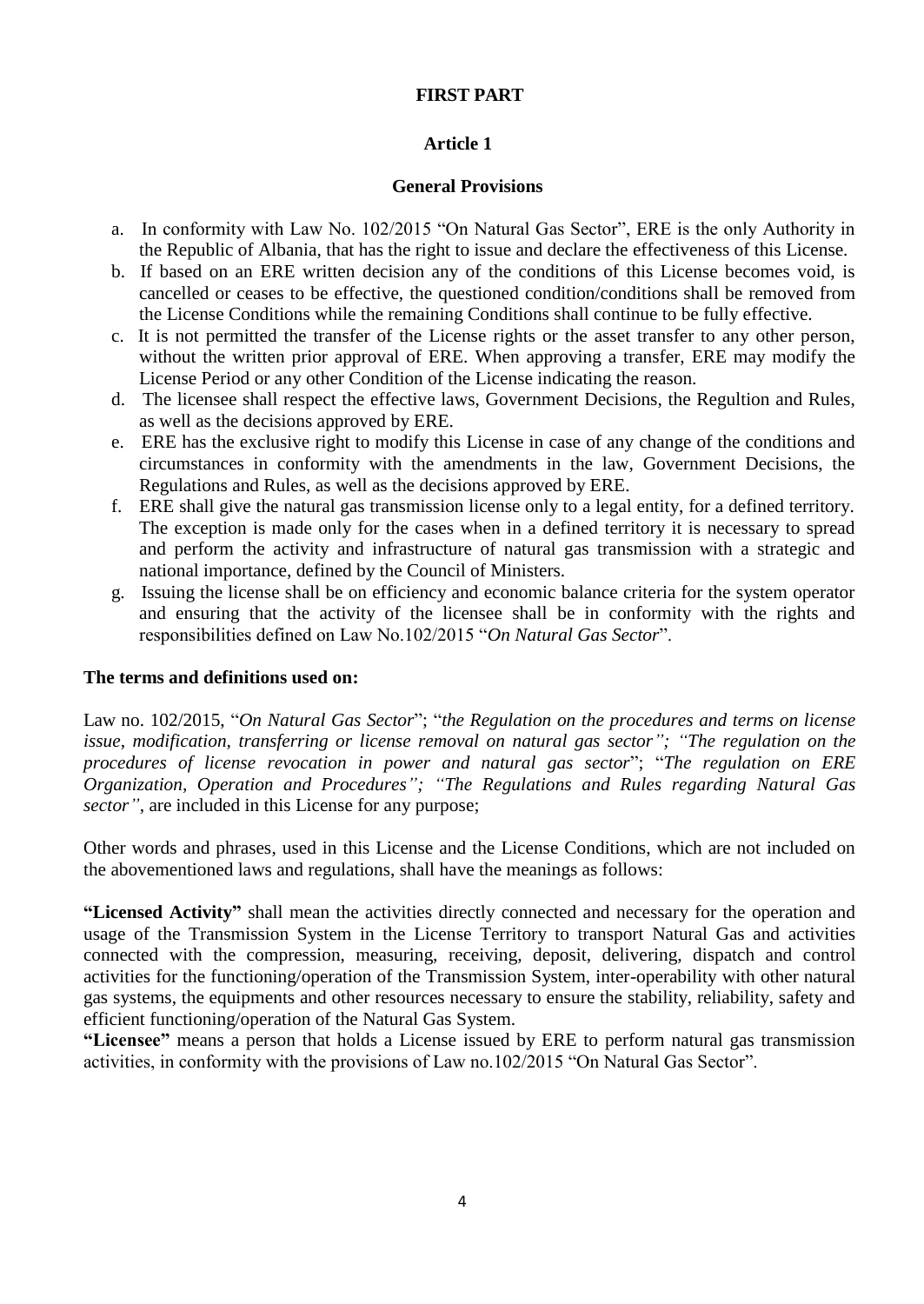**"ERE Board"** or the **"Board"** shall mean ERE decision making body composed of five members appointed according to the procedures provided from Law No. 43/2015 "On Power Sector" and Law no.102/2015 "*On Natural Gas Sector*".

**"ERE"** shall mean Energy Regulator Authority acting according to Law 43/2015 "*On Power Sector*" and Law No. 102/2015 "*On Natural Gas Sector*"

**"License"** means an authorization issued by ERE for exercising a natural gas transmission activity in conformity with Law No. 102/2015 "On Natural Gas Sector".

**"Commercial Sensitive Information"** shall mean the data regarding the business or the commercial nature data of the System Users owned by the Licensee during the process of exercising the Licensed Activity, which shall be confidential.

**"Commercial Advantage Information"** shall mean the information regarding the Licensee activity, which shall be kept confidential and shall not be issued or be discredited to others in a discriminatory way.

**"Cross-subsidies**" shall mean the transfer of funds or the allocation of the costs among the Licensee accounts, or accounts of Associated Businesses for the financial support of an activity or business other than the transmission of natural gas from the incomes earned by the Licensee in carrying out the Licensed Activity, or transferring the costs incurred by the Licensee in carrying out the Licensed Activity to another activity or business other than the transmission of natural gas.

**"Transmission System User or System User"** shall mean the Person performing its activity in Natural Gas System such as Generator, Distributors, Suppliers, Traders and Qualified Customers connected in the Transmission System and that benefit from the Transmission services.

**"Licensing Procedures for Natural Gas Sector"** shall mean the Regulation drafted by ERE "*On the procedures and terms for license issue, modification, transferring or license removal in natural gas sector*", approved with ERE Board decision No.97, of date 04.07.2017

**"Legislation in force"** shall mean all the standards, codes,regulations, rules methodologies and any other decision ose act in force, approved by ERE and other competent authorities according to Law no.102/2015 "*On Natural Gas Sector*".

**"Transmission System"** shall mean high pressure pipeline network, compressing stations, the metering equipments and all other equipments and plants necessary to perform the Natural Gas Transmission activity in the License Territory.

**"Ancillary Services Tariff"** shall mean the payment that the Licensee applies to System Users as set by ERE in accordance with the methodology for calculation of tariffs for ancillary and balancing services approved by ERE pursuant to Law No. 102/2015 "*On Natural Gas Sector*".

**"Transmission Service Tariff or Transmission Tariff"** shall mean the payment that the Licensee applies to the System Users as set by ERE in accordance with the methodology for calculation of transmission tariff approved by ERE pursuant to Articles 16(1) (a), 32 and 33 of Law No. 102/2015 "On Natural Gas Sector".

**"License Territory"** shall have the meaning defined on article 2 of this License.

#### **Article 2**

### **Teritory of Exercising the Licensed Activity**

- 1. In conformity with the effective legislation, the Rules and Regulations and the development of natural gas sector in Albania, the Licensee shall exercise the Licensed Activity for Natural Gas Transmission in the Transmission System in the License Territory.
- 2. The License Territory in which the Licensee is authorized to perform the Licensed Activity shall be the entire territory of Albania, including domestic transmission system and interconnectors with neighbouring transmission systems which are possessed and operated by the Licensee.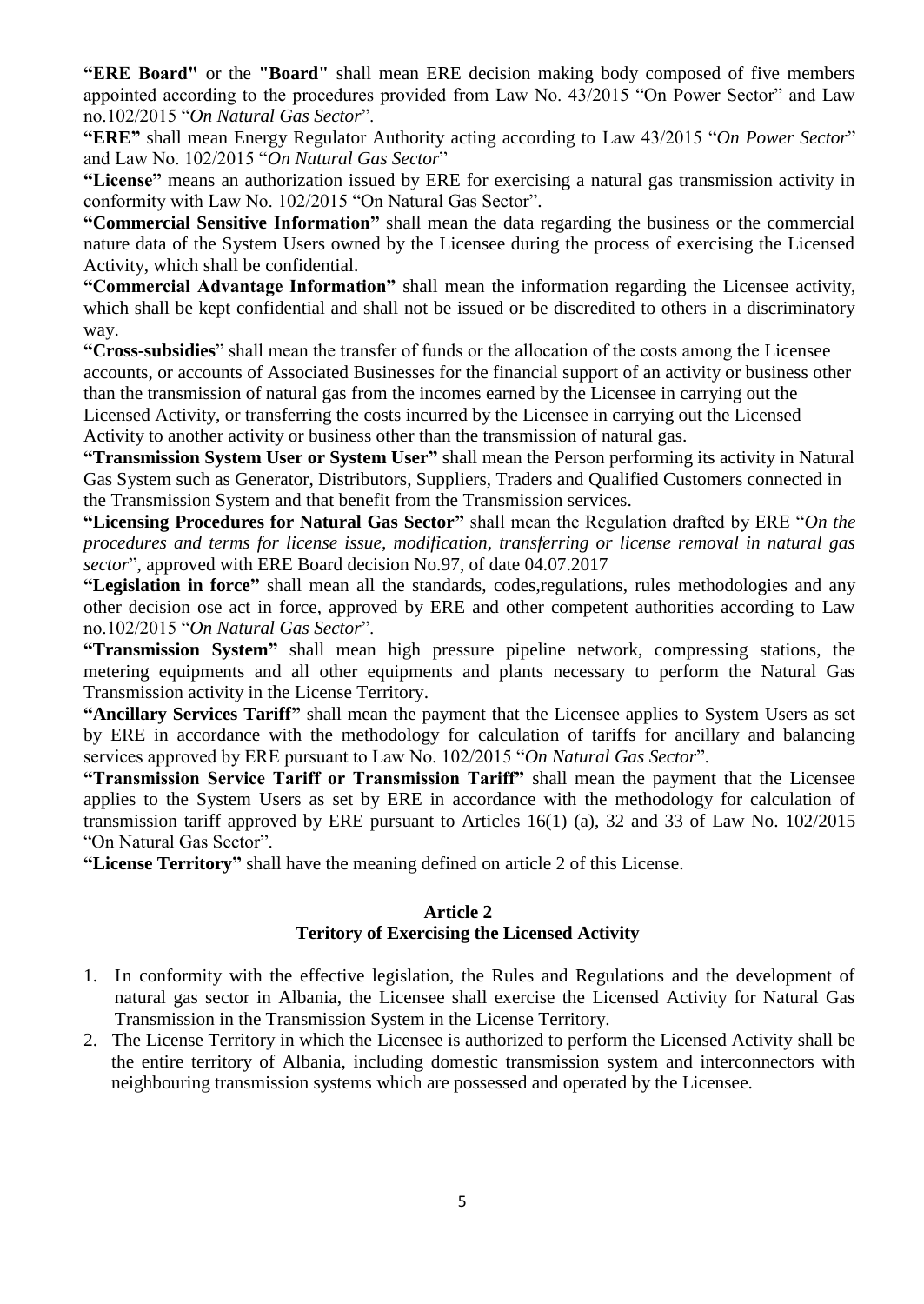- 3. Natural gas pipelines which constitute the Licensee's possessed and operated transmission system within the License Territory at the Effective Date of the License are listed in annex to these License Conditions. Amendments to the annex hereto may be introduced in accordance with point 15 of these License Conditions.
- 4. The License Territory defined under point 2 article hereof shall exclude specifically defined transmission pipelines and/or interconnectors which are not possessed by the Licensee and operation of which is carried out by another operator certified and licensed by ERE.

#### **SECOND PART**

### **Article 3 Operational Obligations of the Licensee**

- 1. The licensee is authorized that according to this License to perform the Licensed Activity in the License Teritory.
- 2. To be certified in conformity with article 37 of Law No. 102/2015 "*On Natural Gas Sector*", according to ERE decision, as well as implement all obligations deriving from the certification.
- 3. The Licensee shall operate, use and develop under economic conditions the secure, reliable and efficient Transmission System to secure the natural gas market of Albania and to ensure sufficient capacity to meet reasonable demand for transmission of natural gas in the License Territory and adequate means to meet service obligations.
- 4. Not later than in 6 months from the Effective Date of this License, the Licensee shall prepare and deliver for approval at ERE a proposal of the Transmission System Code pursuant to Article 44 of Law No. 102/2015 "On Natural Gas Sector".
- 5. The Licensee shall ensure that the Transmission System and all pipelines and other facilities, including the compressor stations, pressure reductions, the meters and any other equipment are constructed and maintained according to the effective technical and safety rules in the natural gas sector. Construction and use of natural gas pipelines and infrastructure shall be subject to authorizations required under Article 11 of Law No. 102/2015 "On Natural Gas Sector".
- 6. The Licensee is obliged that after the entry into foce of this License, pursant to Article 46 of Law No. 102/2015 "On Natural Gas Sector", the applicable Rules and Regulations, and these License Conditions. The Licensee shall submit at ERE a reviewed Ten-Year Transmission Network Development Plan not later than by 31 October each year. The Ten-Year Transmission Network Development Plan becomes binding upon the Licensee after having it consulted, approved and published by ERE. Implementation of the Ten-Year Transmission Network Development Plan is monitored, evaluated and enforced by ERE under the terms and conditions stipulated in Law No. 102/2015 "On Natural Gas Sector". The Ten-Year Transmission Network Development Plan shall be based on the existing and planned forecast of natural gas supply and demand in Albania, and shall contain efficient measures in order to guarantee the adequacy of the transmission system and security of supply. The Ten-Year Transmission Network Development Plan shall especially contain;
	- a. Description of the current situation of Natural Gas Sector in the License Teritory for the country and the region.
	- b. Current connections of the Transmission System with other transmission, storage, LNG and distribution systems in the country and in the region, interconnection capacities, inter-operability level of the Transmission System with the neighbouring systems;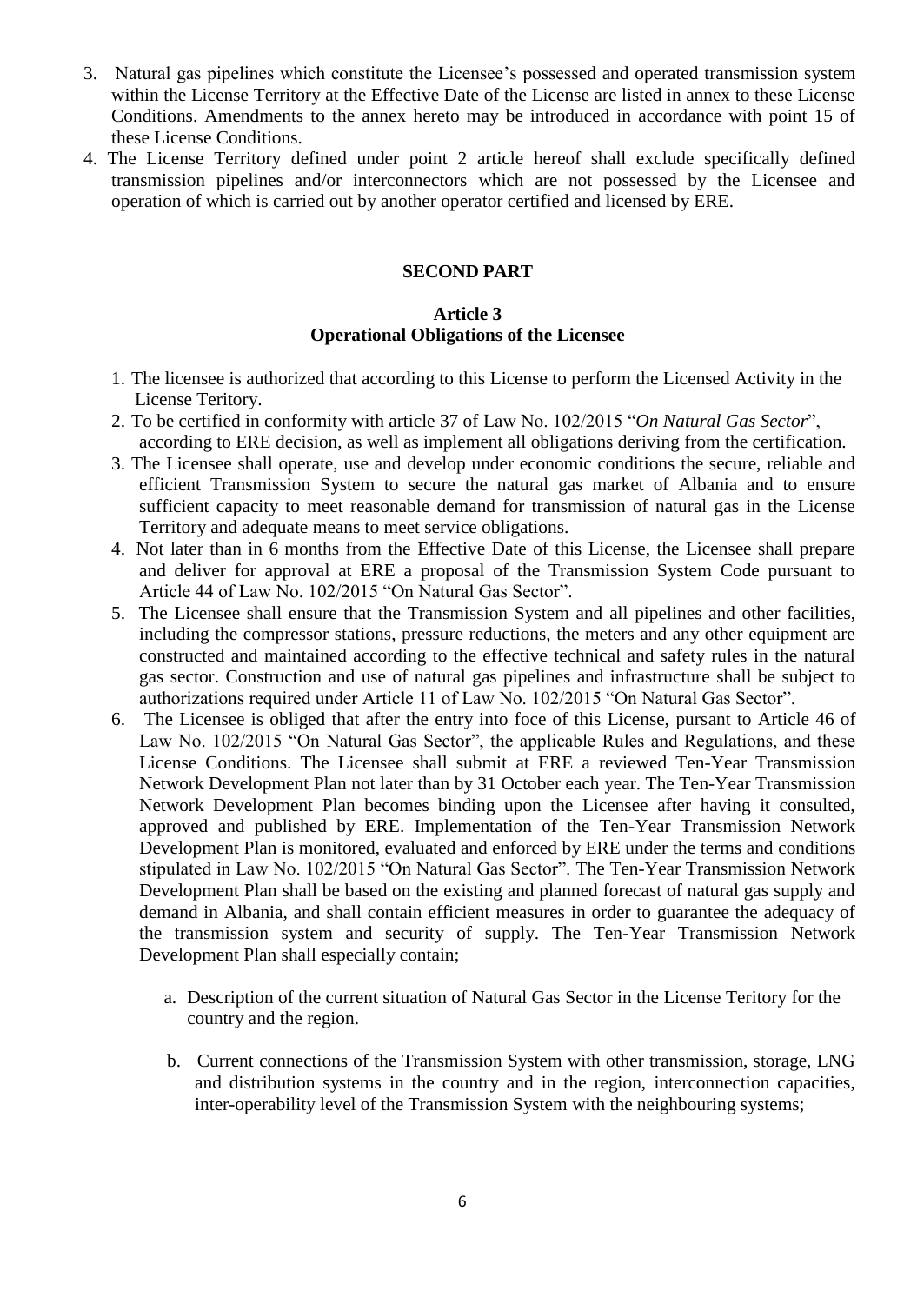- c. Providing the needs to expand Transmission System capacities and its operational abilities.
- d. Review of congestions, actual or forecasted, in the transmission system and applied congestion-management measures;
- e. Location where it is planned to be developed and constructed the Natural Gas Transmission System and if necessary the changes in the License Teritory to be approved by ERE;
- f. Information on the main transmission system infrastructure that needs to be built or upgraded over the next ten years;
- g. Already approved investments to the transmission system and new investments , which are foreseen to be executed in the next three years;
- h. The deadlines to perform the investments and
- i. The financial resources to implement the plan.
- 7. When elaborating the Ten-Year Transmission Network Development Plan, the Licensee shall make reasonable assumptions about the production, supply, consumption and exchanges of natural gas with other countries, taking into account planned investments to interconnected systems as well as planned storage and LNG developments.
- 8. In conditions when the Licensee, except of the reasons beyond its control, shall not perform an investment which according to the Ten-Year Transmission Network Development Plan shall be completed in the following year, ERE shall take the necessary decisions in conformity with Article 46 of Law No. 102/2015 "On Natural Gas Sector" and the legislation in force.
- 9. The Licensee shall permit the access of the third parties in the Transmission System as defined on article 9 of these License Conditions.
- 10. The Licensee shall not prevent or attempt to prevent other participants of the market or competitors which aim to be engaged in:
	- a. A Natural Gas business in the Republic of Albania; or
	- b. Natural Gas import or export in or from the Republic of Albania;
- 11. The Licensee shall not set another payment for the Transmission Services and the Ancillary Services, except of the Tariff approved by ERE.
- 12. The Licensee shall not be engaged in cross-subsidies. In conformity with Article 30 of Law No. 102/2015, "On Natural Gas Sector" and the legislation in force, the Licensee shall keep separate accounts for each of the licensed energy activities which it exercises and separate accounts for any other activities, which may be consolidated, in such a way as to prove the reliability to ERE and any other competent authority that there are no cross-subsidies, there is no violation of competition and no discrimination in the activities of the Licensee. The Licensee shall draw up, submit to audit and publish its annual accounts under the terms and conditions stipulated in the applicable laws of Albania and in compliance with international accounting standards.
- 13. The Licensee shall not be engaged in any form of monopoly or other activity that damage the competition. This shall be without prejudice to the exclusive authorization granted to the Licensee for performance of the Licensed Activity in the License Territory in accordance with Article 23(2) of Law No. 102/2015 "On Natural Gas Sector" and point 3 of these License Conditions.
- 14. During performing the Licensed Activity, the Licensee is responsible for the safety of health and life of the persons, their property and the damage of the environment in conformity with the legislation in force, including the technical and safety rules in the natural gas sector and the Regulations and Rules approved by ERE. The Licensee shall sign and maintain insurance agreements, with licensed insurance companies according to the legislation in force, with a limit of not less than 10 Million \$, to cover the obligations of the Licensee related to this License and according to the Legislation in force. ERE and the Albanian State shall be involved as additional insured in the insurance policies without additional costs for ERE and the Albanian State.
- 15. If the Licensee is confronted or foresees an emergency situation that threatens the life and health of the persons, or their property safety, the environment or stability of the Transmission System or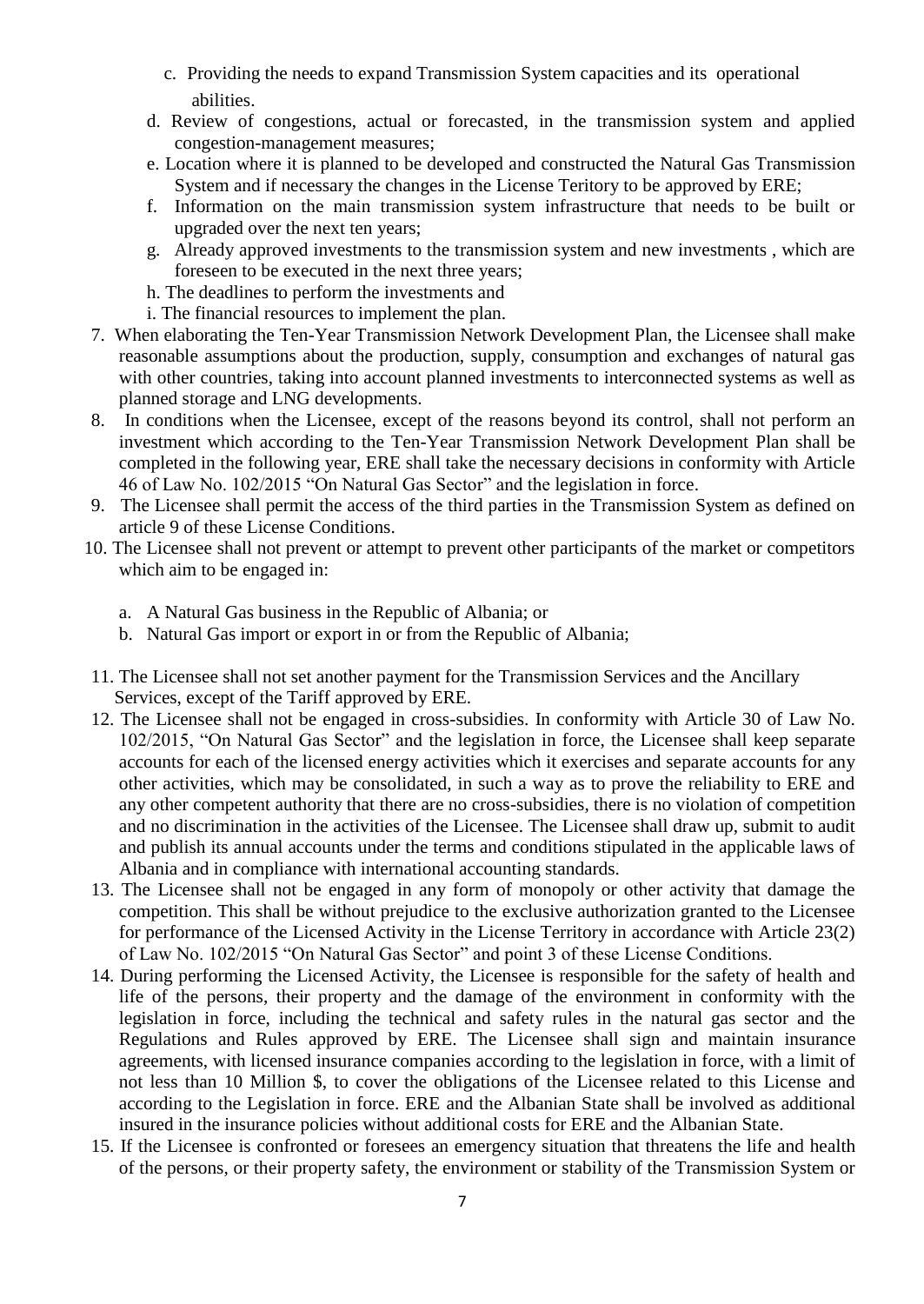the security of supply than the Licensee undertakes the necessary measures to improve or prevent the influence of the current or expected emergency situation in accordance with Law No. 102/2015 "On Natural Gas Sector", the Emergency Plan adopted by the Council of Ministers, the Transmission Network Code, technical and safety rules in the natural gas sector and/or other applicable Rules and Regulations. Without delay the Licensee shall inform ERE and any other necessary authority for the emergency situation and the actions or plans of the Licensee to manage this situation.

- 16. The Licensee shall not engage himself or be engaged with other Persons, in activities that aim or may damage the fair, open and non-discriminatory nature of the Natural Gas Transmission System. The Licensee may cooperate with other Persons regarding the safety, sustainability and improvement aspects of the Transmission System without prejudice to its mandatory independence and unbundling pursuant to Articles 35 and 36 of Law No. 102/2015 "On Natural Gas Sector", and its exclusive responsibility for carrying out the Licensed Activity under the terms and conditions stipulated in Law No. 102/2015 "On Natural Gas Sector", applicable Rules and Regulations, and these License Conditions.
- 17. The Licensee performs the Licensed activity, develops policies and programs and takes the necessary measures to improve and promote the economic and operational efficiency of the Transmission System and ensures that the Natural Gas Supply is performed in conformity with Albanian legislation and European requirements, practices and standards related to the quality of service and the sustainability of the Transmission System.
- 18. The Licensee shall not be engaged in activities, whether directly or through related undertakings, which prevent the performance of the Licensed Activity. The Licensee shall inform ERE if he aims to:
	- a. engage in other activities, except of the Licensed one; or
	- b. establish an Associated Business.

ERE may prevent or set special conditions for engagement of the Licensee in activities other than the Licensed Activity and for the establishment of the Associated Businesses, to protect the System Users and be ensured that there are no activites cross-subsidies.

- 19. The Licensee is charged to invoice the payments for providing Transmission Services and Ancillary Services according to the tariffs approved by ERE.
- 20. The Licensee is not responsible for the failure to meet the License Conditions in case of a Force Majeure, to that extent and for the period that the Force Majeure does not permit the completion of the License Conditions. In case of the Force Majeure the Licensee shall immediately inform ERE and other Users of the System with whom they have signed an agreement. The Licensee shall restore the provision of its interrupted services under the terms and conditions stipulated in the Transmission Network Code, other applicable Rules and Regulations, and the transmission contract.

## **Article 4 Centralized Control and Coordination of the Transmission System**

- 1. The Licensee shall manage and coordinate Transmission System operation in conformity with the Transmission System Code and the Regulations and Rules approved by ERE.
- 2. To ensure the coordination of the Licensed Activity and the efficient and sustainable operation of the Transmission System, the Licensee installs, uses, and maintains the necessary equipments to protect the Transmission System from operational errors, connection losses or any other possible event which may damage the Transmission System or the equipments, installations connected with it.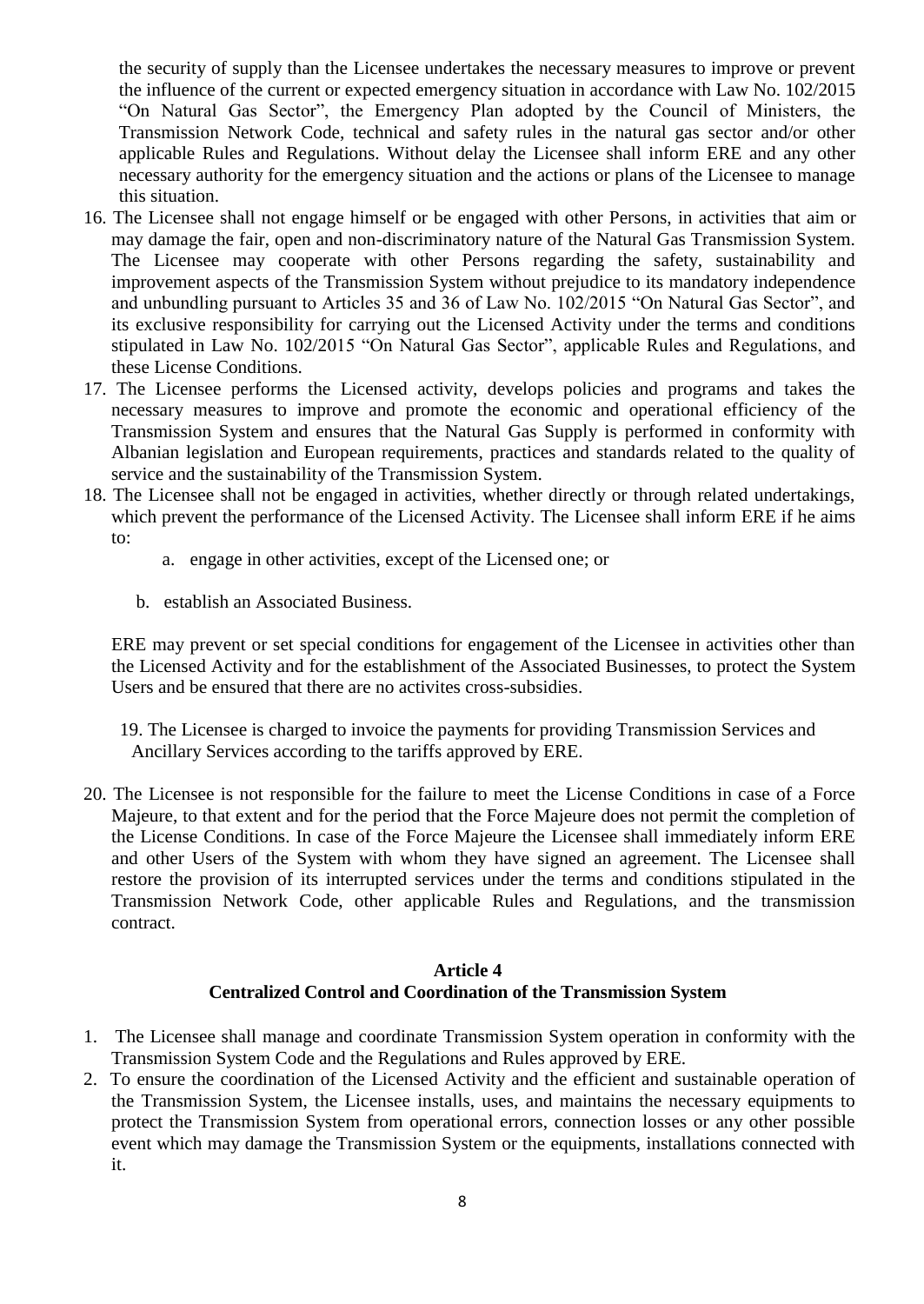- 2. The Licensee shall offer Transmission Services and Ancillary Services in conformity with the Transmission System Code and the Rules and Regulations approved by ERE.
- 4. The Licensee shall plan and take measures for the security of natural gas supply in accordance with the standards established in the Emergency Plan pursuant to Article 6 of Law No. 102/2015 "On Natural Gas Sector", and shall be responsible for the security of natural gas supply within the scope of its competence while performing the Licensed Activity.

## **Article 5 Changes in the Transmission System**

- 1. The Licensee shall immediately inform ERE for any event that may lead to important changes of the transmission capacities for the compressor lines and stations of the Transmission System, for a period longer than 30 (thirty) days and submit at ERE its opinion for the appropriate settlement and to reduce the damaged impact.
- 2. The Licensee shall inform ERE for the plans to reduce the pipeline or equipments pressure of the Transmission System at least twelve (12) months before the planned reduction and submit at ERE a detailed explanation of the actions and measures to reduce the potential negative impact.
- 3. The Licensee shall not sign contracts for which he is or shall be aware of the consequences that constitute a violation of the License Conditions.
- 4. The Licensee may suspend the Transmission System services for one or more System Users, for a period of time, when the action or not action of a person endangers the sustainability, safety and quality of the Transmission Services for the other Users of the Transmission System and may prevent the compliance of the License Conditions. The Licensee, without delay shall inform ERE and any other Person affected from this situation, regarding the suspended actions according to this paragraph. These notifications shall contain a justified opinion regarding the nature, size, expansion period for these suspensions. The Licensee shall restore the provision of its suspended services under the terms and conditions stipulated in the Transmission Network Code and the legislation in force and shall rest the provision of the services that are suspended.
- 5. The licensee performs the balancing of the system supported on objective, transparent and nondiscriminatory principles in conformity with the balancing rules pursuant to Article 34 of Law No. 102/2015 "On Natural Gas Sector". The prices for providing the balancing services shall be defined according to the methodology approved by ERE.
- 6. The licensee ensures the provision of the system services in a transparent and non discriminatory way, based on the lowest cost principle and the lowerst environmental impact.
- 7. The Licensee implements and publishes non-discriminatory and transparent capacity-allocation mechanisms and congestion-management procedures in accordance with to Article 45 of Law No. 102/2015 "On Natural Gas Sector" and under the terms and conditions stipulated in the Transmission Network Code.
- 8. Constructs sufficient cross-border capacities to integrate the natural gas transmission system in Albania with the analogue system of EU member states and the contracting parties of Energy Community, to meet all the necessary economic and technical requirements for the capacity and taking into consideration the security of gas supply;
- 9. provides to any other operator of the transmission system, to the DSO, facility storage operator, LNG plant operator, neighbouring TSO or other licensed companies of natural gas the sufficient information that the transport and storage of natural gas to be in conformity with the opportunity to ensure the safe and efficient interaction of the interconnected systems;
- 10. provides to the users detailed, understandable and accessible information for the provided services, the service conditions and necessary technical information for the network users, to enable an effective access in the network, including but not being limited to the contracted and available technical capacities in conformity with the confidential information of exceptions, approved by ERE;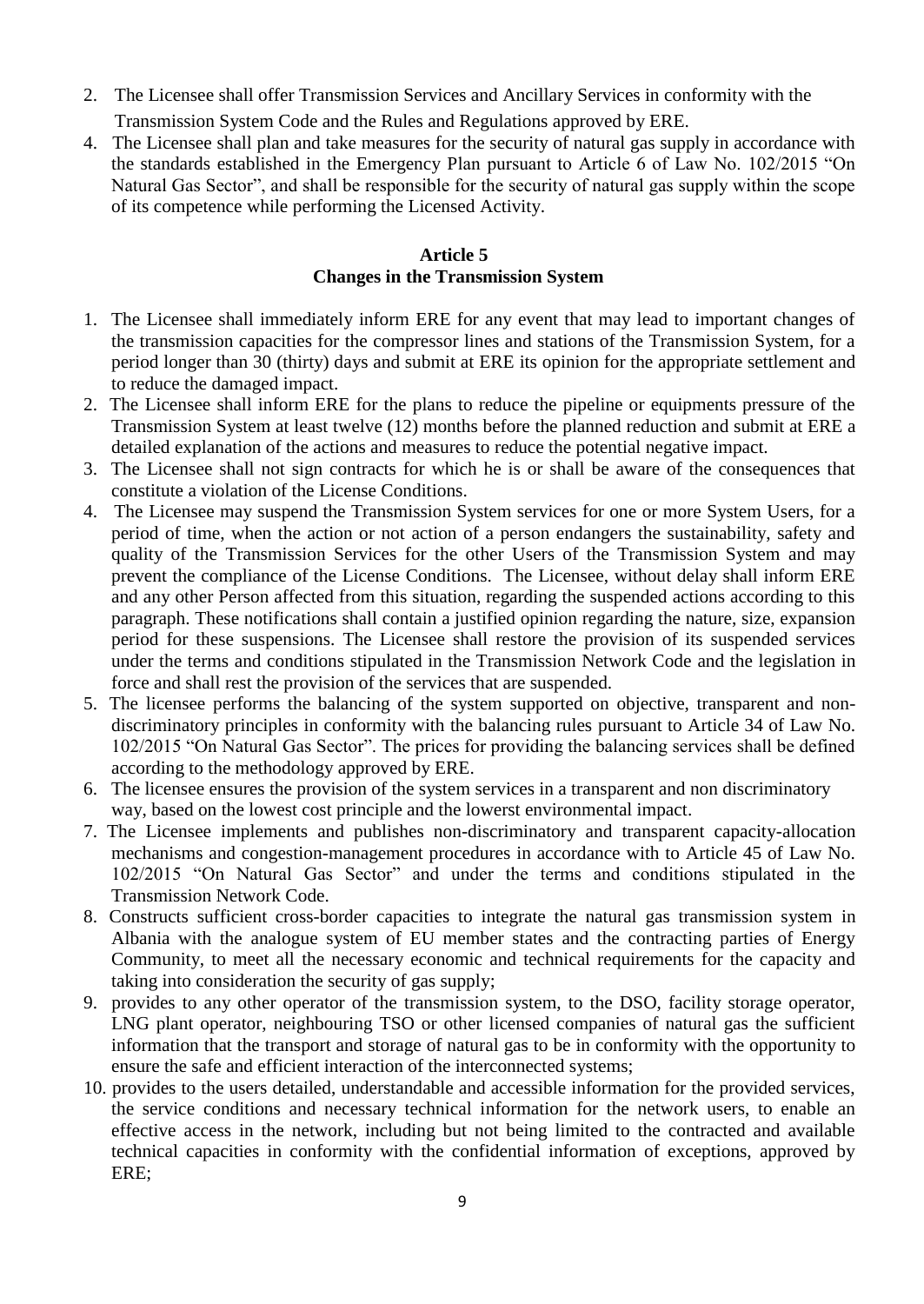- 11. ensures energy to perform its functions, according to transparent, non-discriminatory procedures and in conformity with the market;
- 12. protects and makes available for the respective authroties the information mentioned on article 48, of Law No. 102/2015 "On Natural Gas Sector", for a five years period. This information shall be available even to Energy Community Secretariat;
- 13.undertakes all the necessary steps that the capacity rights are freely tradeable, taking in consideration that this process is performed in a transparent and non-discriminatory way. Licensee drafts harmonized transport contracts and primary market procedures to facilitate the secondary market of the capacities and the acceptance to transfer the rights of the initial capacities informed by the system users. These harmonized agreements and procedures are notified to ERE;
- 14. preserves the confidentiality of any commercial sensitive information.
- 15. Licensee exercises its activity in conformity with the minimum technical standards approved by the ministry responsible for energy for the maintenance, development, technical inspection of the natural gas transmission system and the interconnected capacity in accordance with Law No. 102/2015 "On Natural Gas Sector".
- 16. Establishes and implements a compliance programme setting out measures taken to ensure that discriminatory conduct is excluded, subject to the approval by ERE, and appoints a compliance officer pursuant to Article 47 of Law No. 102/2015 "On Natural Gas Sector".
- 17. Promotes, facilitates and ensures regional and international cooperation pursuant to Article 49 of Law No. 102/2015 "On Natural Gas Sector".
- 18. Carries out other duties as assigned within the scope of the Licensed Activity by Law No. 102/2015 "On Natural Gas Sector", other applicable laws of Albania, the applicable Rules and Regulations, and these License Conditions.

#### **Article 6 Reporting Obligation of the Licensee**

- 1. Until on February 15 of each year, the Licensee shall submit to ERE a report for the operational activity of the previous year. ERE may set special conditions for the reporting form.
- 2. The Annual Report, shall submit the operational analysis activity of the Licensee and minimally handle the following issues:
	- a. natural gas volume transmitted during the previous year (total amount of transmitted natural gas, the number of the served users) and comparisons with the previous years;
	- b. measures taken during the year for the reporting year:
		- i. protection of the tools and equipments from the outside impact and defects and provisions of necessary tools and equipments for the Licensed Activity,
		- ii. work safety;
		- iii. protection of the environment and health of the persons;
		- iv. monitoring the operation of the Transmission System;
		- v. fulfilling the conditions for a sustainable, continuous and qualitative activity;
		- vi. completing the conditions for Gas usage efficiency; and
		- vii. analysis of emergent cases and the preventing measures.
	- c. Realization of the Ten-Year Transmission Network Development Plan approved by ERE for the previous year;
	- d. Implementation of the repairing and maintenance program for the reporting year;
	- e. Inspections, supervisions and the controls performed by competent bodies attached with the photocopies of the reports, analysis and respective decisions;
	- f. A preliminary assessment of the Ten-Year Transmission Network Development Plan that shall be complete and in conformity with point 4.6 of these License Conditions.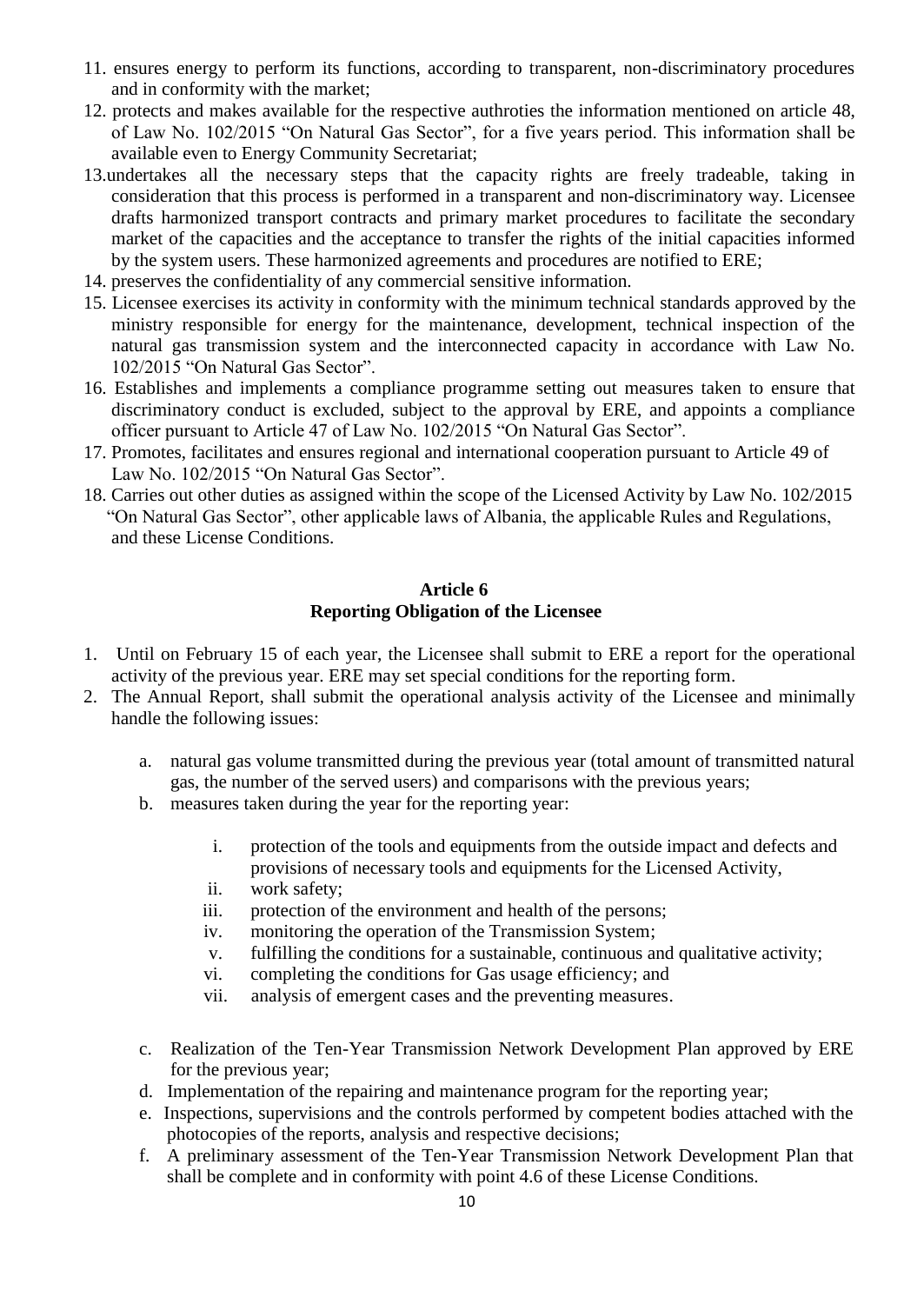- g. Realisation of the obligation to inform the customers and take the measures to improve the quality of service;
- h. Other data and information required for submission under ERE's approved monitoring and reporting requirements. .
- 3. At any time, the licensee shall set at the disposal of ERE accurate data on:
	- Location of the installations and the pipeline track, including the Topographic map;
	- The covered geographic area;
	- The technical maximum capacity contracted and available for all in take System points and off take System points and its interconnections with other Transmission and Distribution networks, storage, generation plants and LNG terminals;
	- Projected daily volumes to be processed according to his estimations.
	- Technical standards, projected maximum pressures, compression requirements and other technical characteristics of the machineries and technical equipments that shall be installed.
	- Projected work pressures supported on its estimations.
	- The customer categories and projected deliveries.
	- Location of the meters and specifications.
	- Depreciation plans including locations;
	- Evidences of the contracts /commitments.
	- The working program to implement the project and the expected lifetime of the project;
	- Average natural gas amount expected to be distributed during a year supported on a typical monthly program.

### **Article 7**

### **Financial Reporting**

- 1. The licensee shall keep accounting books and prepares financial statements, which shall be kept separately for the Licensed Activity and for any other activity (including other licensed activities) where the Licensee is engaged, in conformity with Article 30 of Law No. 102/2015 "On Natural Gas Sector", the accounting unbundling guidelines approved by ERE and in conformity with Law No. 9228, of date 29.04.2004, "On accounting and the financial statements". Until on June 30 of each year the Licensee submits at ERE the audited financial statements accompanied with:
	- The balance sheet;
	- Revenue and expenses statements;
	- Changes of capital statements,
	- Money flow statement
	- Explanatory notes
- 2. The Licensee shall share the joint expenses between his Licensed Activity and other types of activities (including the authorized activities from other permissions or Concessions) on reasonable basis in conformity with ERE Regulations and Rules and the generally accepted business practices. In conformity with the requirements of point 4.10 of this License and on ERE request, the Licensee submits at ERE the audited Financial Statements which cover all activities of the Licensee and show that there are no cross-subsidies regarding the Licensed Activity. On ERE request the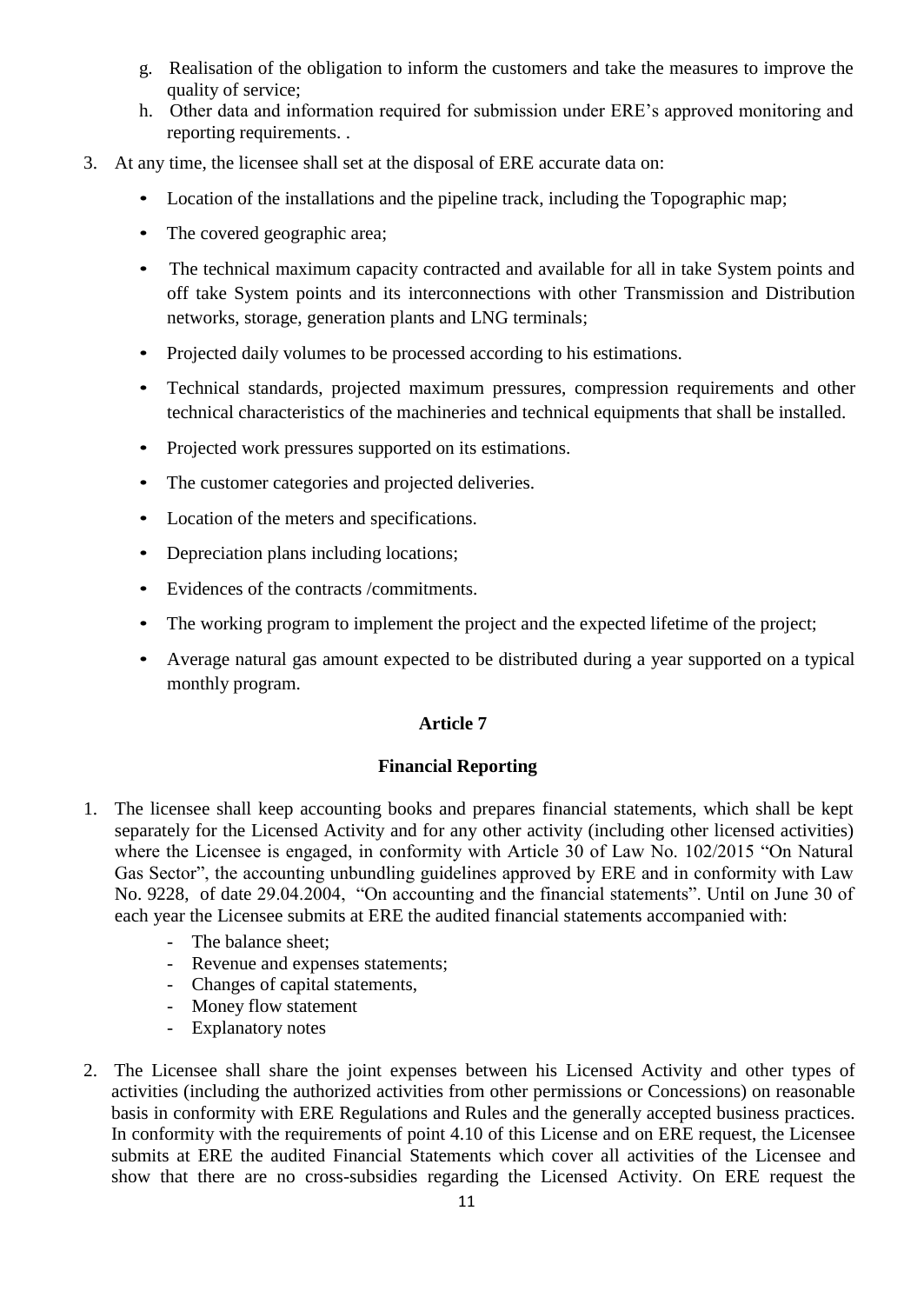Licensee submits at ERE even explanations that justify the basis for the allocation of the general expenses performed by the Licensee.

## **Article 8**

## **Notifications**

- 1. The Licensee shall inform ERE within 10 (ten) days for any change in the:
- a) Official Address;
- b) Statute of the Licensee;
- c) Registration Certificate;
- d) Fiscal Code;
- e) Official Representative or other Management Bodies
- f) Change of the asset structure from 10%, or more,
- g) Any other change in the organization and operation of the Licensee, which may have an important influence in the Licensee activity.
- 2. All the official notifications, applications, petitions, claims or other correspondences with ERE regarding the License shall be in the written form and respectively signed by an authorized official or designated reperesentative of the Licensee and ERE according to the case and if send by courier or registered post, by requesting a verification of the receipt notice. The addresses of the parties shall be imposed on the envelope. All the notifications and other correspondences shall be considered to enter into force from the delivery moment, or if not delivered because of an error of the sender, from the submission moment.

## **Third Part Article 9 Third Party Access in the Transmission System and Exclusion from this Right**

- 1. In conformity with Article 42 of Law No. 102/2015 "On Natural Gas Sector", the Transmission Network Code and the legislation in force, the Licensee shall ensure the access of the Third Parties in the Transmission System in the License Territory of the System Users in a fair, transparent way and without discrimination.
- 2. The Licensee may refuse access to the transmission system only in those cases and in a manner prescribed by Article 43 of Law No. 102/2015 "On Natural Gas Sector".
- 3. In case of new infrastructure construction or considerable expansion of the existing capacities of the Transmission System in the License Territory, the Licensee may request that ERE to exclude from the third party access obligation in conformity with article 78 of Law No. 102/2015 "On Natural Gas Sector" and the Regulations and Rules approved by ERE.

## **Article 10 Abandonement and Rehabilitation**

- 1. In conformity with the effective Regulations and Rules, the Licensee abandons the equipments and plants and rehabilitates the location of the equipments and the surrounding environment in cases when:
	- a. the equipments and the plants are out of service, damaged and are not repaired during 12 (twelve) calendar months period, and;
	- b. the Licensee has not informed ERE that he intents to use, repair or replace these equipments and plants.
- 2. The Licensee shall immediately undertake the necessary measures to move the abandoned equipments and make the restoration of the area in the conditions that it was before the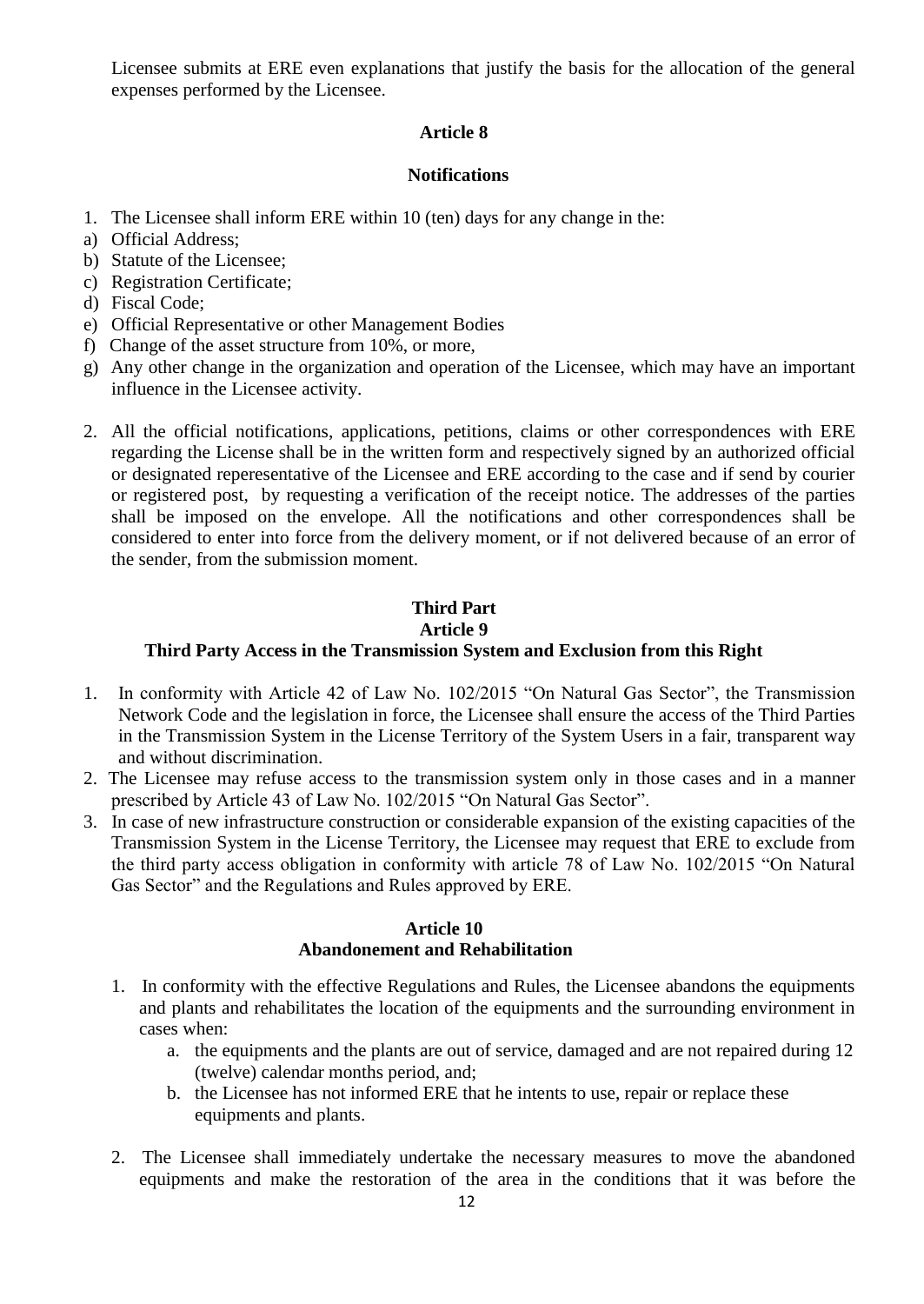beginning of performing the licensed activity and repair any damage caused as the result of the Licensee activity.

- 3. All the expenses for abandoning the equipments or facilities and the rehabilitation of the area and the environment are on the account of the Licensee.
- 4. The Licensee shall keep ERE and the Albanian State out of any damage costs and other responsibility including the rehabilitation of the environmental damages caused or that have came as consequence of the Licensee errors in performing the activity according to this License.

### **Forth Part**

## **Article 11**

#### **Regulatory Fee**

The Licensee shall pay at ERE the fees in a regular way during the time of holding the license in conformity with Article 14 of Law No. 102/2015 "On Natural Gas Sector" and ERE Regulations and Rules. If the Licensee does not pay these fees on the required amount and time then he shall be penalized according to the legislation in force.

#### **Article 12 Tariffs**

1. The tariffs for the transmission services of the Licensee and Ancillary Services Tariff shall be regulated and approved by ERE according to the respective methodology.

2. The Transmission Tariff approved by ERE shall be set to provide to the Licensee with:

- a) Sufficient revenues to cover reasonable costs levels, including the capital cost;
- b) Ensuring a reasonable profit rate, and
- c) Incentives to reduce the costs and operation in an efficient way.

3. For the natural gas quantity transmitted from the Licensee, and for the Ancillary Services the Licensee is authorized to impose payments for all Transmission System Users on the condition that these payments shall be according to the tariff approved by ERE. The value of these payments is defined according to the set tariffs and the natural gas quantity registered on the meters installed in the: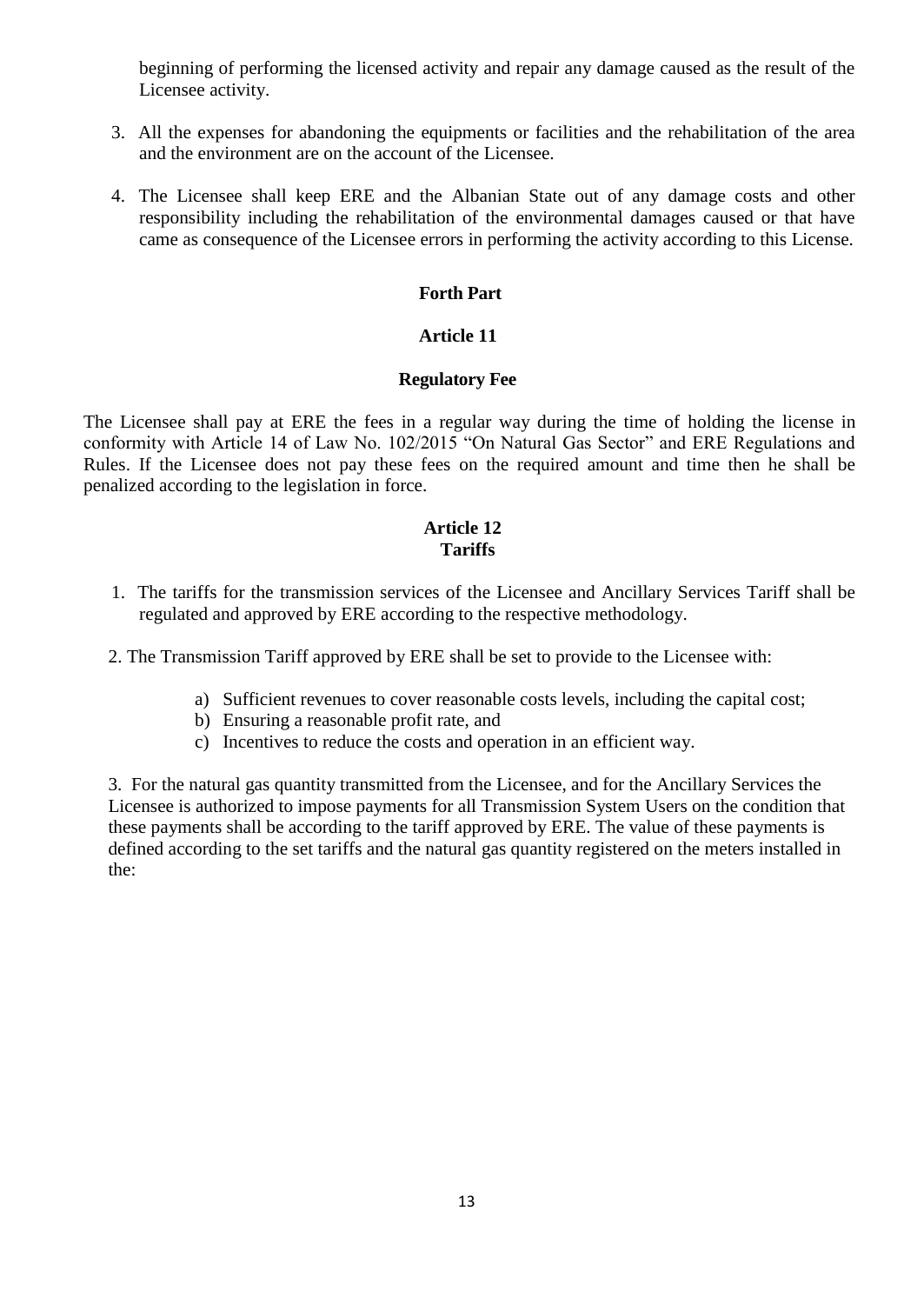- a) Transmission and Distribution System Limit;
- b) The Limit of the Transmission System and of the Customers which receive direct connection with the Transmission System, and;
- c) Interconnections with other Transmission Systems.
- 3. Based on the application of the Licensee or with its own initiative, ERE may review the Transmission Tariff and/or Supporting Services Tariff and amend them, in conformity with the legislation in force and respective Methodologies.

### **Article 13**

### **Metering and Reporting System**

- 1. The Licensee shall register on hourly basis, all Natural Gas volumes that enter or exit from the Transmission System. In places when there is no meter or the meters do not record correctly, the Licensee shall define the hourly quantities of natural gas transmitted in conformity with the Metering System Code approved by ERE and shall undertake without delay the measures for the installation or repair of the necessary metering equipments.
- 2. The Licensee shall keep detailed monthly reports on the quantity of natural gas that enter or exists in the Transmission System, the Transmission System Operation, the Balancing, the Ancillary Services and other details of the Transmission System.
- 3. The Licensee submits on monthly basis to all Users of the Transmission System, with whom he has connected contracts to ensure the Transmission Service, the data regarding the Quantity of Natural Gas transmitted in conformity with the contract connected for each User.

### **Fifth Part**

### **Article 14**

## **Monitoring the Performance of the Licensed Activity**

- 1. ERE monitors the Licensee regarding the implementation of the License conditions, reviews the Licensee reports and when it sees reasonable ERE inspects the assets, accounts and other data and requires the audit of the Licensee activity. The audit costs are for the account of the Licensee. For this purpose, ERE shall inter alia have an unrestricted access to the Licensee's accounts pursuant to Articles 30 and 31 of Law No. 102/2015 "On Natural Gas Sector".
- 2. ERE monitors the Licensees compliance with the requirements for its unbundling and independence pursuant to Article 39 of Law No. 102/2015 "On Natural Gas Sector". Under conditions defined by law, ERE shall have a right to reassess the Licensee's respective compliance and, where deemed necessary, to reopen its certification procedure under Article 40 of Law No. 102/2015 "On Natural Gas Sector". Reopening of the certification procedure may result in modifications and/or removal of the License pursuant to Law No. 102/2015 "On Natural Gas Sector", and the legislation in force.
- 3. Following an argumented complaint of a third party, or with its own initiative, ERE may initiate a compliance investigation of the Licensee activity with the License Conditions and ERE Regulations and Rules.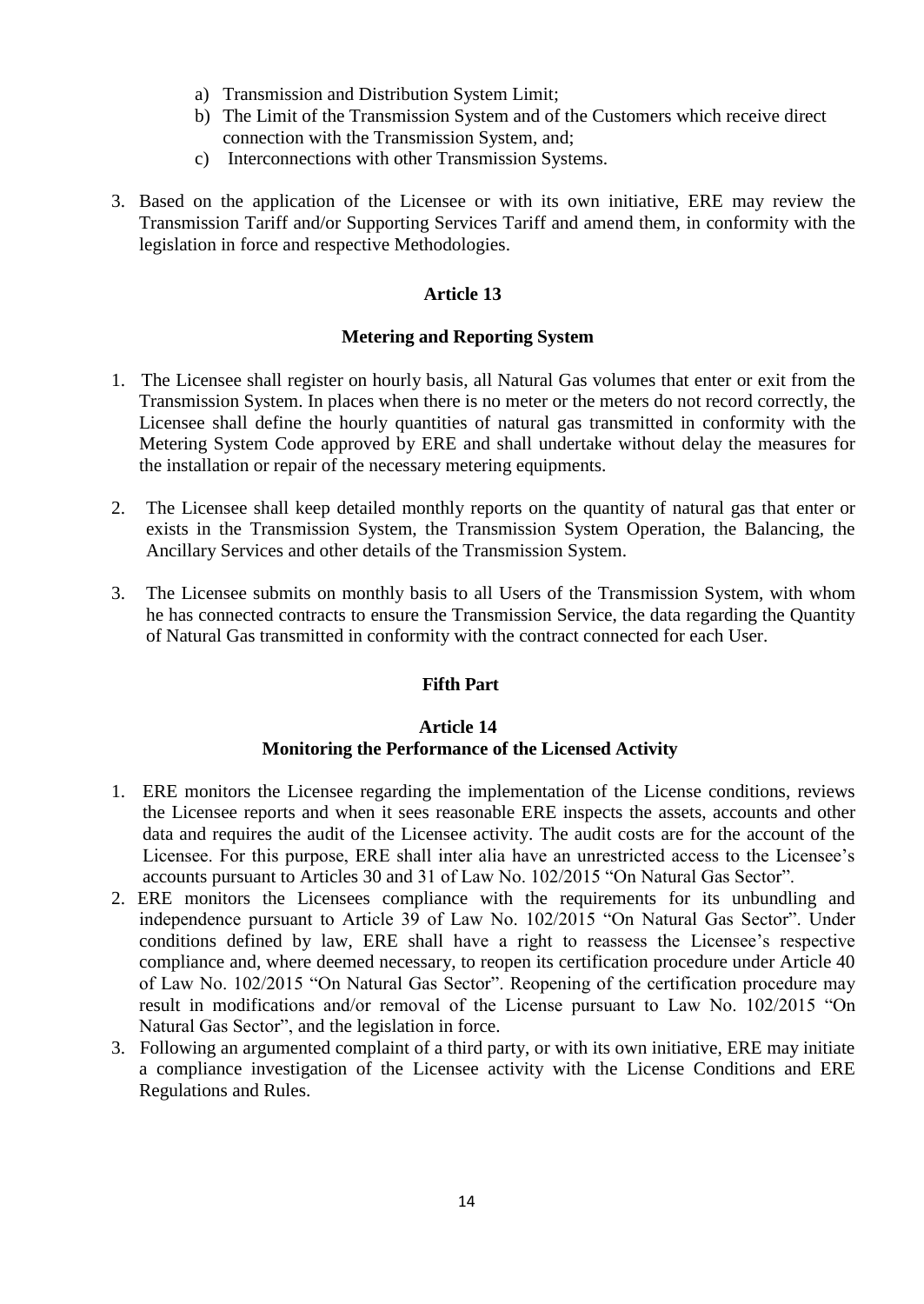- 4. The Licensee shall ensure full access of ERE authorized representatives in the documentation and the reports of the Licensee to control the licensed activity in conformity with the Regulations and Rules approved by ERE. The Licensee shall give all the necessary measure during the control process.
- 5. If after the invstigation, ERE is of the conclusion that the Licensee has not met the License Conditions, ERE may review the Licensee fee and/or take the necessary measures in conformity with Law no.102/2015 "On Natural Gas Sector" the Regulations and Rules, to protect the interests of the Transmission System Users and Natural Gas customers.
- 6. The Licensee shall inform ERE for any violation of the License Conditions within 7 (seven) calendar days from being informed of such a fact.
- 7. The Licensee shall implement all the decisions taken by ERE, including the fine payments set by ERE, in conformity with the legislation in force.

## **Article 15 Quality of Service**

- 1. The Licensee is obliged to:
	- a) ensure qualitative natural gas transmission service that is connected with the continuance of delivery and the quality of natural gas that enters in the Transmission System and maintains its quality until the exit from the System.
	- b) draft a methodology for the standards of monitoring natural gas quality in the entry and exit points of the Transmission System as part of the Transmission Network Code to be approved by ERE, and
	- c) monitor the quality of transmitted natural gas and submit at ERE the periodical reports, in conformity with the approved Methodology.
- 2. The Licensee shall ensure and comply with the quality and level of maintenance of the Transmission System as defined by the Ministry responsible for Energy and minimum standards and requirements regarding quality of service set by ERE and shall provide its services in line with quality specifications and conditions stipulated in the Transmission Network Code.

### **Article 16 Confidentiality of Information**

- 1. The Licensee shall ensure that any information received as the result of performing the Licensed Activity shall not be informed to anyone except of the cases:
	- a) if the information will be disclosed during the performance of the Licensed Activity in accordance with the transparency requirements stipulated in Article 48 of Law No. 102/2015 "On Natural Gas Sector" and without prejudice to the Licensee's obligation to preserve the confidentiality of Commercially Sensitive Information.
	- b) when the licensee is required to declare the information in conformity with the License **Conditions**
	- c) it is decided by ERE;
	- d) it is issued the prior written consent of the Person to whom the information is connected;
	- e) on Court decision and implementing the legislation in force;
	- f) if the information is made publically known;
- 2. The Licensee shall ensure that any Associated Business shall not use any information of the Licensee to gain an unjustified competitive advantage and shall ensure that he shall not disclose any information to any other Person (including other Associated Businesses) that may enable this person to reach in an unjustified commercial benefit.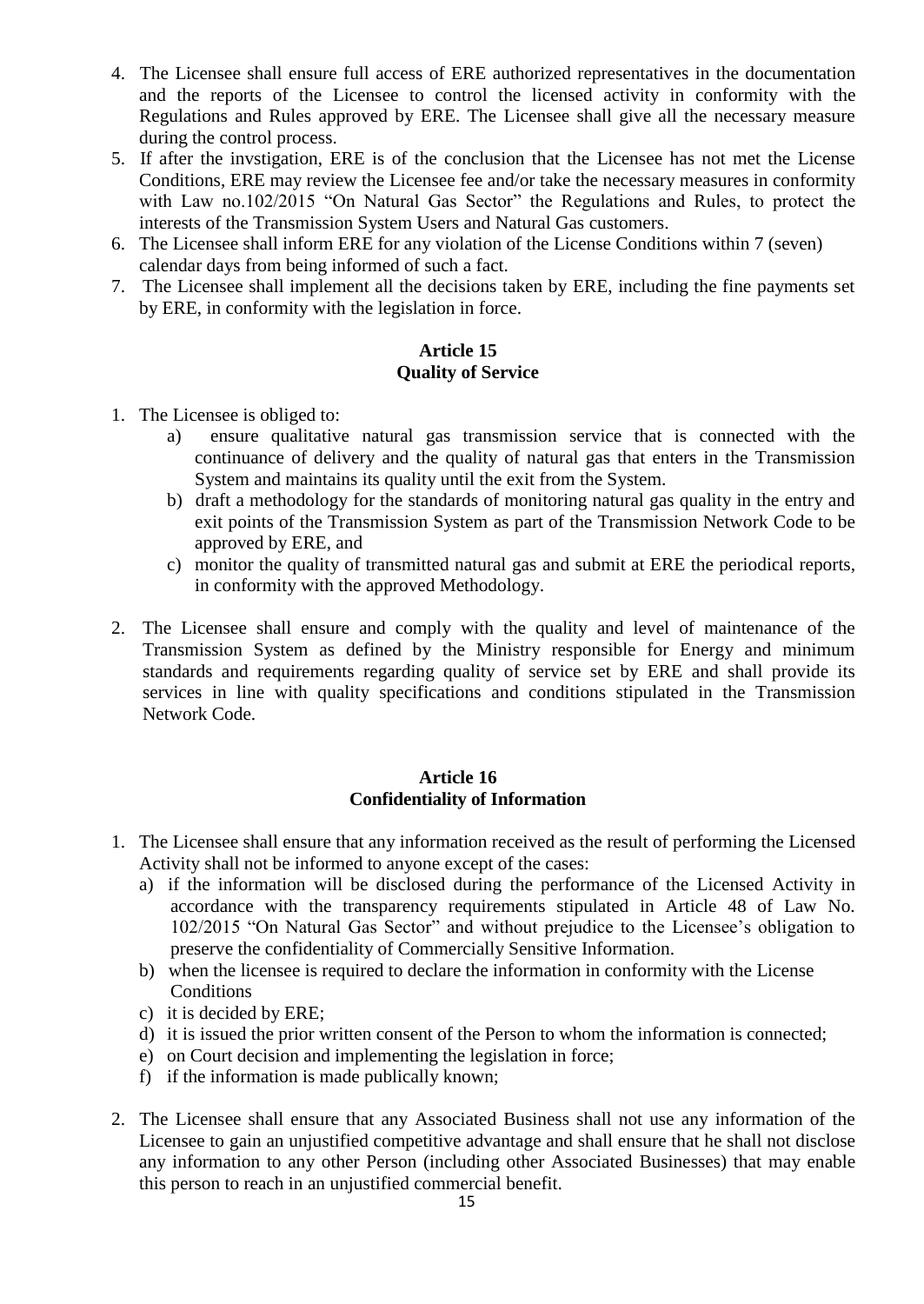- 3. Any Commercially Advantageous Information possessed by the Licensee shall be disclosed in a transparent and non-discriminatory manner, and shall be easily and equally accessible by all actual or potential System Users and other interested parties. Disclosure of Commercially Advantageous Information shall be processed so as to prevent any preferential treatment of individual System Users or other interested parties, whether in terms of the scope, contents and/or form of the information disclosed, and/or the time of its disclosure.
- 4. The Licensee shall draft and submit at ERE the procedures to ensure the implementation of point 14. The Licensee shall undertake any necessary step to keep the confidential information owned by the Licensee and to report at ERE in conformity with the obligations submitted on point 14. The Licensee shall undertake any necessary step to protect the confidential information possessed by the Licensee and shall report at ERE regarding the obligations submitted on this article. The confidentiality policy may be described its compliance programme, according to the Conditions of this License, and/or other bylaws. The Licensee's confidentiality policy shall be published on its website and freely accessible by any interested party.
- 5. The information send to ERE from the Licensee shall be considered public except of the cases when on specific request of the Licensee, ERE with a decision defines that this information is of ownership nature and shall not be made its public disclosure.
- 6. ERE preserves the confidentiality of Commercially Sensitive Information ensured by the Licensee under the terms and conditions stipulated in the legislation in force.

## **Part Six Article 17 License Amendments**

Amending the Conditions of this License shall be in conformity with the "Regulation on the procedures and terms for license issuance, modification, transferring or license removal in natural gas sector and article 28 of Law No.102/2015 "On Natural Gas Sector".

#### **Article 18 Setting the Administrative Measure and the License Removal**

- 1. If the Licensee does not comply with the conditions of this license, ERE may apply administrative measures, according to article 106 of Law no. 102/2015 "On Natural Gas Sector", and the "Regulation on the conditions and procedures for imposing the levies and the concrete measure for any violation".
- 2. ERE may remove the License, in conformity with article 27 of Law No. 102/2015 "On Natural Gas Sector" and the "Regulation on the procedures of License removal on power and natural gas sector".
- 3. If the Licensee amends its legal statute, or the control structure of the shareholders interest without ERE authorization, ERE Board decides the abrogation of the license decision and the License becomes void. The next subject of the Licensee shall apply for a new License in conformity with the "Regulation on the procedures and terms of license issue, modification, transferring or license removal on Natural Gas Sector.